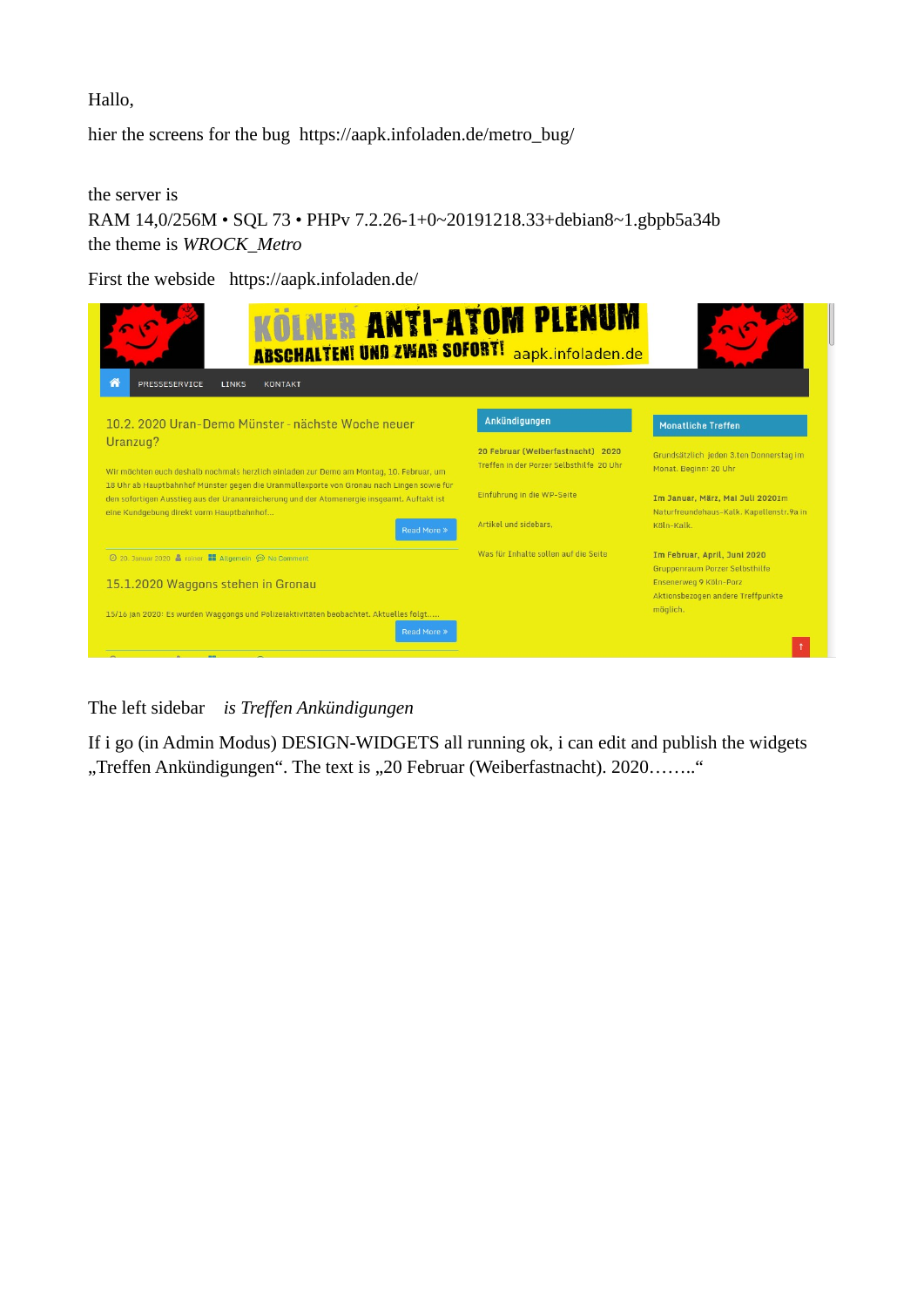| Meine Websites<br>☎               | aapk.infoladen.de<br>$\mathbf{0}$                                    | $+$ Neu                       |                                                       |                                   |                                    |  |
|-----------------------------------|----------------------------------------------------------------------|-------------------------------|-------------------------------------------------------|-----------------------------------|------------------------------------|--|
| Seiten                            | Meta                                                                 |                               | Navigationsmenü                                       |                                   | <b>Header Wi</b>                   |  |
| Kommentare                        | Anmelde-, RSS- und<br>WordPress.org-Links.                           |                               | Der Seitenleiste ein Navigati-<br>onsmenü hinzufügen. |                                   | Sidebar lef                        |  |
| Formulare 1                       |                                                                      |                               |                                                       |                                   |                                    |  |
| Design                            | <b>Neueste Beiträge</b>                                              |                               | <b>Neueste Komr</b>                                   | Text: Ankündigungen               |                                    |  |
| Themes                            | Die neuesten Beiträge auf dei-<br>ner Website.                       |                               | Die neuesten Ko<br>deiner Website.                    | Titel:                            |                                    |  |
| Customizer                        | <b>RSS</b>                                                           | $\overline{\mathbf{v}}$       | Schlagwörter-                                         | Ankündigungen                     |                                    |  |
| Widgets                           |                                                                      |                               |                                                       | 21 Dateien hinzufügen             |                                    |  |
| Menüs                             | RSS- oder Atom-Feed.                                                 | Einträge von einem beliebigen |                                                       |                                   |                                    |  |
| Header                            |                                                                      |                               | genutzten Schla                                       | $I \equiv E \otimes$<br>B         |                                    |  |
| Hintergrund                       | <b>Seiten</b>                                                        | ▼                             | <b>Suche</b>                                          |                                   | 20 Februar (Weiberfastnacht)       |  |
| Benutzerdefiniertes<br><b>CSS</b> | Eine Liste der Seiten deiner                                         |                               | Ein Suchformula                                       | Treffen in der Porzer Selbsthilfe |                                    |  |
| <b>MORE Themes</b>                | Website.                                                             |                               | Website.                                              | Einführung in die WP-Seite        |                                    |  |
| Theme Options                     | <b>Text</b>                                                          | v                             | <b>Video</b>                                          | Artikel und sidebars,             |                                    |  |
| Ń.<br>Plugins                     | Beliebiger Text.                                                     |                               | Zeigt ein Video a                                     |                                   | Was für Inhalte sollen auf die Sei |  |
| చ<br>Benutzer                     |                                                                      |                               | thek oder von Yo<br>oder einem ande                   |                                   |                                    |  |
| Werkzeuge                         |                                                                      |                               |                                                       |                                   |                                    |  |
| 51                                | <b>Inaktive Widgets</b><br>Einstellungen                             |                               |                                                       |                                   |                                    |  |
|                                   | Willst du Widgets entfernen, aber ihre Einstellungen behälten, ziehe |                               |                                                       |                                   |                                    |  |

All good, but the problem beginns: if I go via DESIGN-CUTOMIZER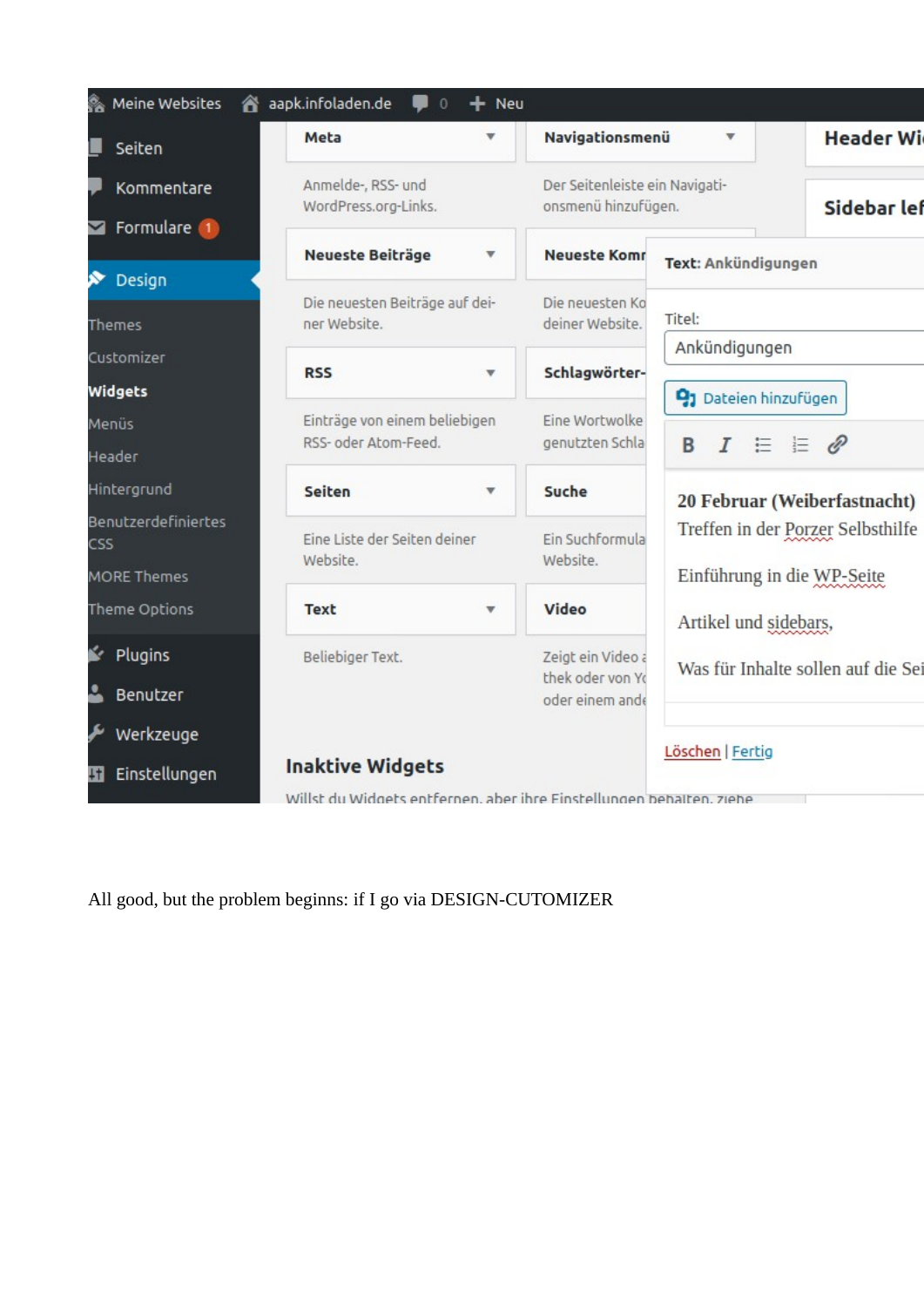

OVER The Button "UPGRADE TO PRO" is the BUTTON "Veröffentlicht", in engl. Puplish or so

the next step, i will edit left sidebar widgets *Treffen Ankündigungen*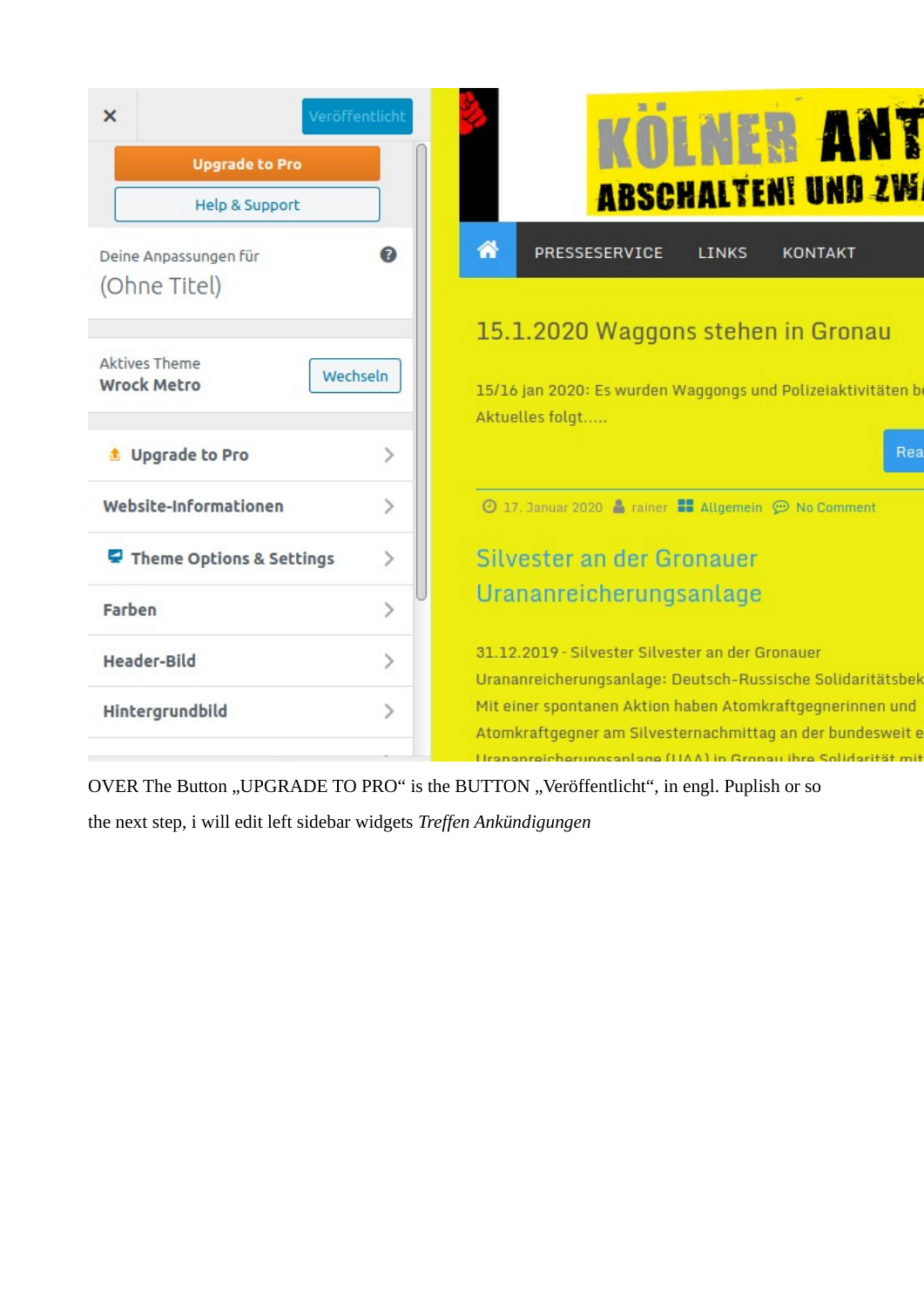

In the moment, i click to " Treffen Ankündigungen" two things are beginnung: – in the window "*Treffen Ankündigungen*" is the Text" Februar (Weiberfastnacht). 2020…….. "

**and second: Over the button** " Veröffentlichen" ( Publish), there is a **new windows with the text " URL einfügen oder zum Suchen tippen" ( URL insert or to search type)**